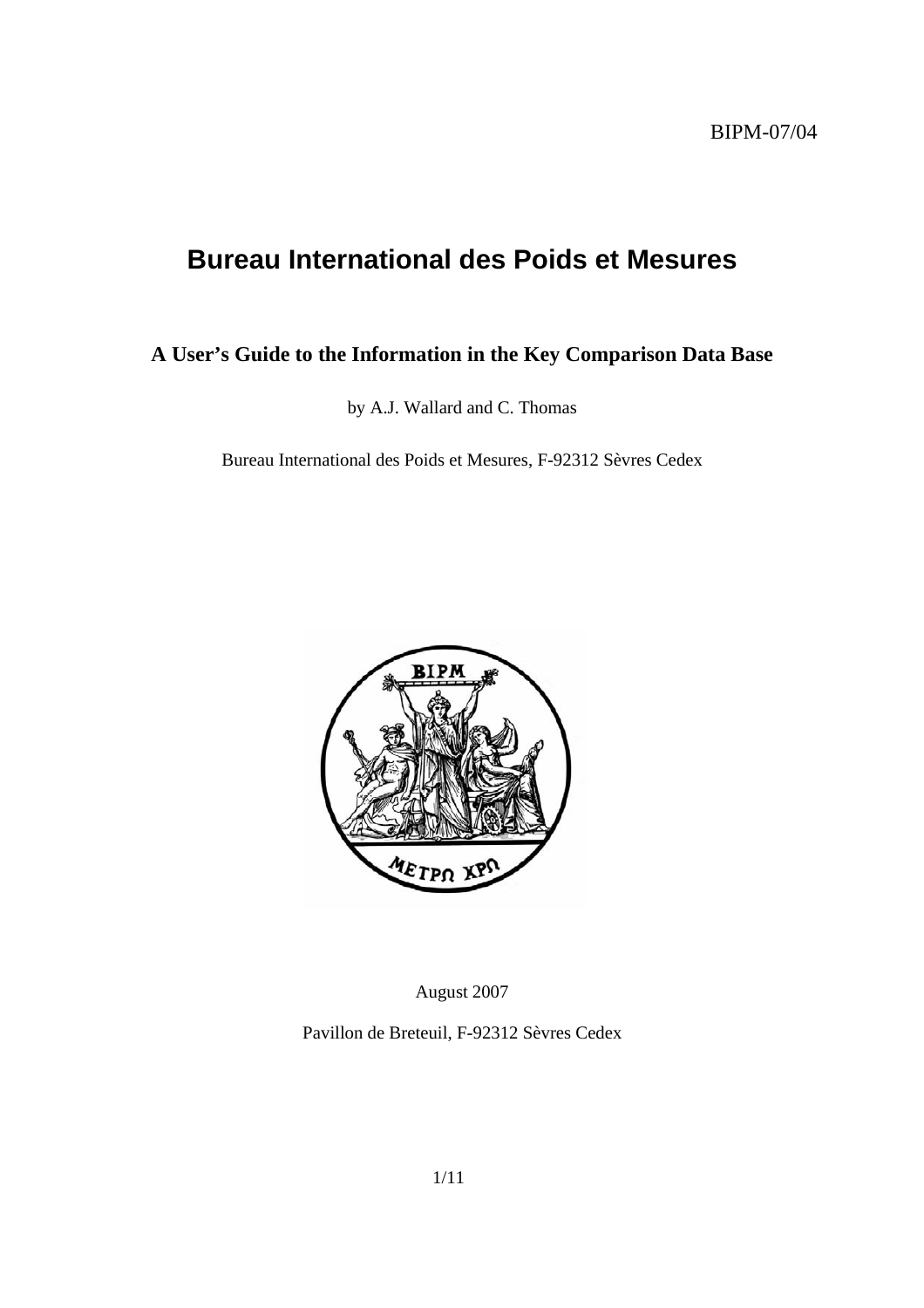## **A User's Guide to the Information in the Key Comparison Data Base**

A. J. Wallard and C. Thomas

#### **Abstract**

The launch of the Mutual Recognition Arrangement by the International Committee for Weights and Measures (CIPM MRA) created a process within which calibration and measurement certificates from National Metrology Institutes (NMIs) which are signatories could be recognized and accepted worldwide. This process has become of great interest to regulators and accreditors. More recently, it has attracted the attention of international companies who wish to take advantage of the mutual recognition offered by these certificates by taking traceability to the International System of Units (the SI) through local NMIs. This latter aspect of the use to which the Key Comparison Data Base (KCDB) can be put has recently been made more straightforward as the result of a new search engine installed by the BIPM. The paper describes the current situation and shows how to access the relevant data. The paper will be complemented by a practical demonstration of the KCDB in the exhibition hall of the conference.

#### **1. Introduction**

In 1999, the International Committee for Weights and Measures (CIPM) drew up an arrangement for the mutual recognition of national measurement standards and of calibration and measurement certificates issued by National Metrology Institutes (NMIs), t[he CIPM MRA, w](https://www.bipm.org/en/cipm-mra/)ith the objectives of:

- providing international recognition of national measurement standards maintained by NMIs;
- providing confidence in, and knowledge of, the measurement capabilities of participants for all users, including the regulatory and accreditation communities;
- providing the technical basis for acceptance, between countries, of measurements used to support the trade of goods and services, as a result of the world wide acceptance of certificates issued in the framework of the CIPM MRA, and thus
- ultimately reducing non-tariff or technical barriers to trade.

Such a structure constituted an important step towards improving the international metrology system and the overall traceability of measurements to the International System of Un[its \(SI\). A](https://www.bipm.org/en/si/)s such, the CIPM MRA was welcomed by all sectors of the metrology community, by commercial and industrial companies, and by regulatory and accreditation bodies.

The CIPM MRA is an arrangement signed by metrology institutes. It can, however, have a positive impact only if quantitative information supporting international recognition is provided in an open and clear manner. Consequently, the CIPM MRA created a database, maintained by the BIPM and known as the "BIPM key comparison database" (BIPM KCDB). The KCDB openly displays, on the internet, data on international comparisons of the national measurement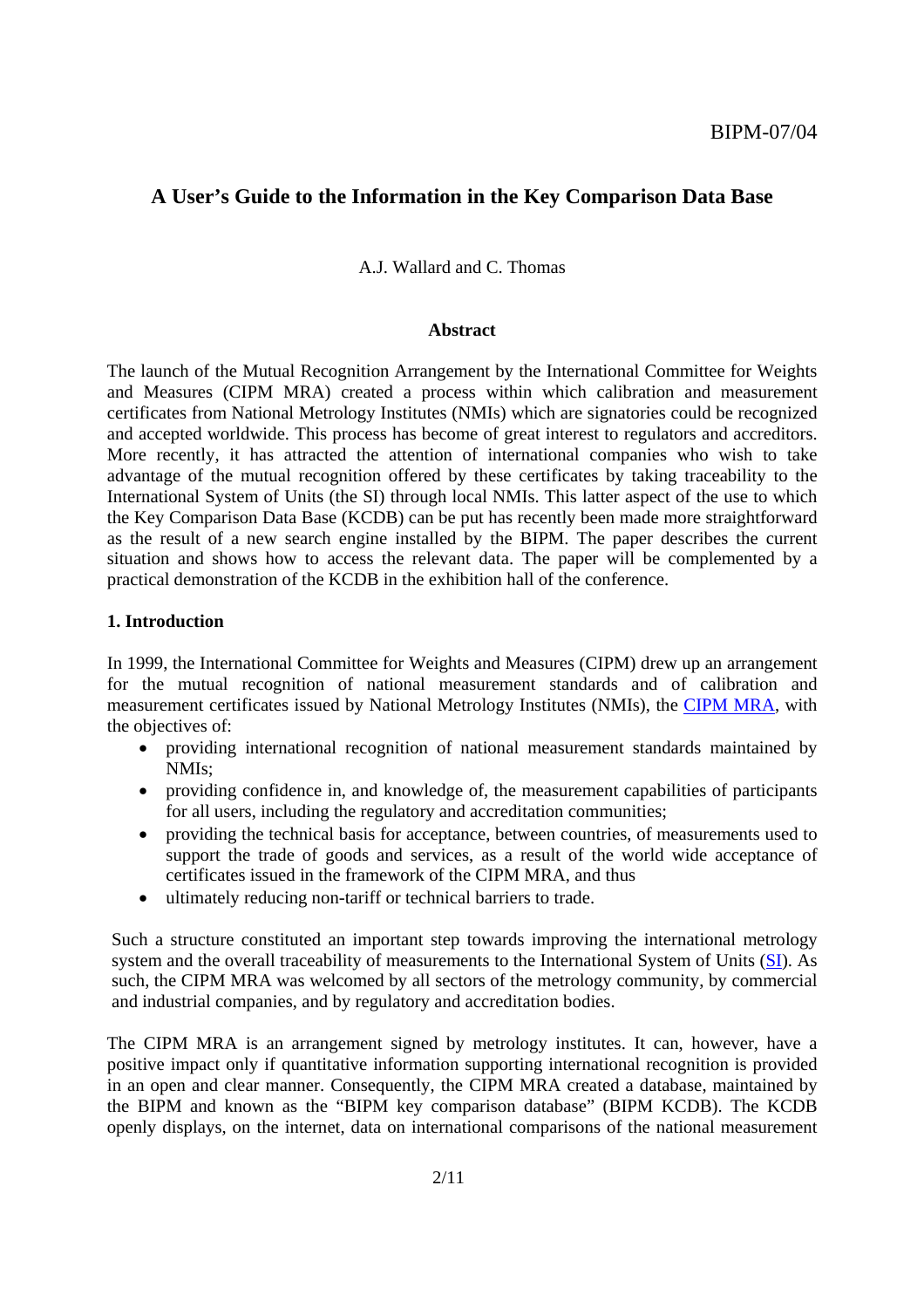standards maintained by participants in the CIPM MRA, and on the calibration and Measurements Capabilities (CMCs) declared by these institutes. The following section of this paper describes the content of the BIPM KCDB and its impact on the worldwide metrology system. The last section gives an overview of the search facilities provided by the BIPM KCDB website, especially the text-based semantic search engine, recently acquired by the BIPM. The paper will be complemented by a practical demonstration of the KCDB in the exhibition hall of the conference.

## **2. The BIPM key comparison database – definition and content**

The BIPM key comparison database (KCDB) provides electronic support to the CIPM MRA. The expression "key comparison database" and the acronym "KCDB" are generic terms, which cover a complete web application maintained by the BIPM. It is based on two main databases and openly displayed on the internet through the KCDB home page [at http://www.bipm.org/kcdb. All](http://kcdb.bipm.org/) the information it contains is internationally recognized through the procedures described in the text of the CIPM MRA, and kept up to date.

Access is provided to three different types of information:

- a list of participants in the CIPM MRA,
- information on, and reports of, key and supplementary comparisons, including results interpreted in terms of equivalence for key comparisons, and
- the list of Calibration and Measurement Capabilities (CMCs) declared by the laboratories which participate in the CIPM MRA, and which are internationally recognized by all other participants.

## **2.1. Participants in the CIPM MRA**

The participants in the CIPM MRA are metrology institutes:

- National Metrology Institutes (NMIs) from Member States of the Metre Convention or Associates of the General Conference on Weights and Measures (CGPM), and whose Directors have signed the CIPM MRA, and
- Designated Institutes (DIs) nominated by the signatory NMI as holding the national standards or facilities in the country, when these are not available at the NMI itself.

The list of participants in the CIPM MRA is officially maintained by the Director's Office at the [BIPM. It is made available in the form of a .pdf file and of searchable html pages kept on the](https://www.bipm.org/en/cipm-mra/participation/signatories.html)  BIPM website. In March 2007, it included about 180 metrology laboratories from 45 member states and 20 Associates, plus two international organizations (IAEA and IRMM). A link to this list is made available from the KCDB home page.

## **2.2. Key and supplementary comparisons**

A first database is maintained at the BIPM to keep records of international (key and supplementary) comparisons of national measurements standards maintained by participants. The corresponding information is made publicly available from the "*[Key and supplementary](http://kcdb.bipm.org/appendixB/KCDB_ApB_search.asp)*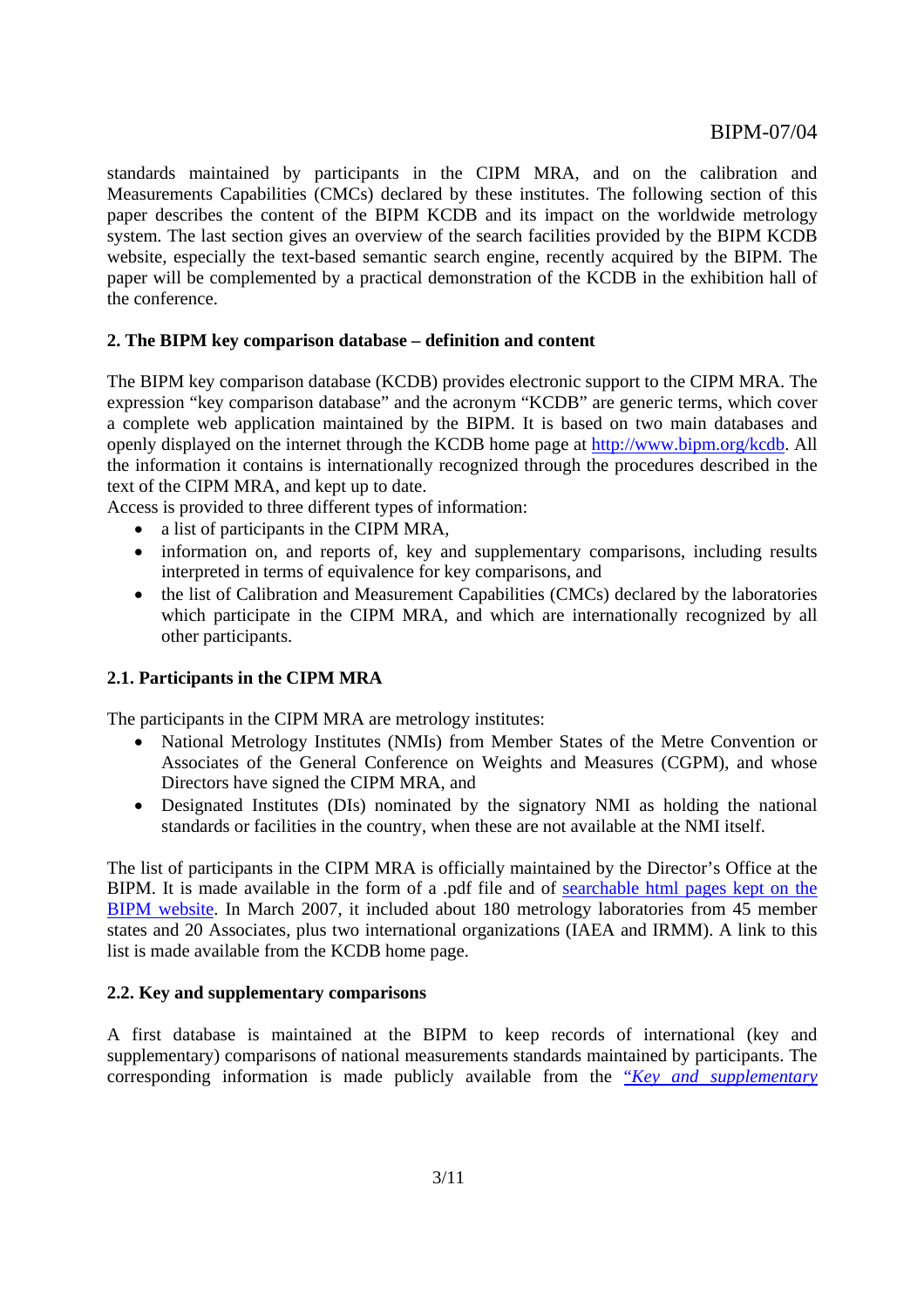comparisons" website<sup>1</sup>. These comparisons are selected and managed by the Consultative Committees (CCs) of the CIPM and by the Regional Metrology Organizations (RMOs).

The philosophy behind the design of these comparisons is to improve efficiency and reduce costs through a careful selection which decreases the number of items to be compared, but which gives confidence in a wide range of measurements.

## **2.2.1. Definitions**

A "*key comparison*" is one of the set of comparisons selected by a Consultative Committee (CC) of the CIPM to test the principal techniques and methods in the field. Its protocol is agreed by the CC.

Key comparisons are denoted "*CIPM key comparisons*" if carried out by one of the CCs or by the BIPM, and "*RMO key comparisons*" if carried out by one of the RMOs within its region. An RMO key comparison can be initiated only if a CIPM (CC or BIPM) key comparison with the same protocol has already been decided.

The "*BIPM key comparisons*" are a series of bilateral comparisons between an NMI and the BIPM. These are special cases of CIPM key comparisons, and are especially useful when a facility is kept uniquely at the BIPM, for instance t[he International System of Reference \(SIR\) for](https://www.bipm.org/en/scientific/ionizing/radionuclides/sir/)  use in measurements of radionuclides.

It is possible that participation in a key comparison reveal some problems in the measurement system involved in one or several laboratories. The CIPM MRA has foreseen the case of "*subsequent bilateral comparisons to key comparisons*", in order to give the opportunity to repeat measurements.

A "*supplementary comparison*" is one of the set of comparisons conducted by the RMOs to meet specific needs not covered by key comparisons, including comparisons to support confidence in calibration and measurement certificates.

Each comparison is concluded by the edition of a Final Report, which is reviewed and approved by the appropriate body (CC or RMO), posted onto the KCDB website, and also published as a *Metrologia Technical Supplement*. For key comparisons, numbers and graphs are also displayed [from the KCDB website, as explained](https://www.bipm.org/metrologia/TechSupp.jsp) in next section.

## **2.2.2. Results of key comparisons**

Key comparisons are organized to form families of comparisons, as shown in Figure 1. Each family is centred on a CIPM key comparison, to which RMO key comparisons and bilateral comparisons are linked.

<sup>&</sup>lt;sup>1</sup> This part of the KCDB is often referred to as "*Appendix B of the CIPM MRA*".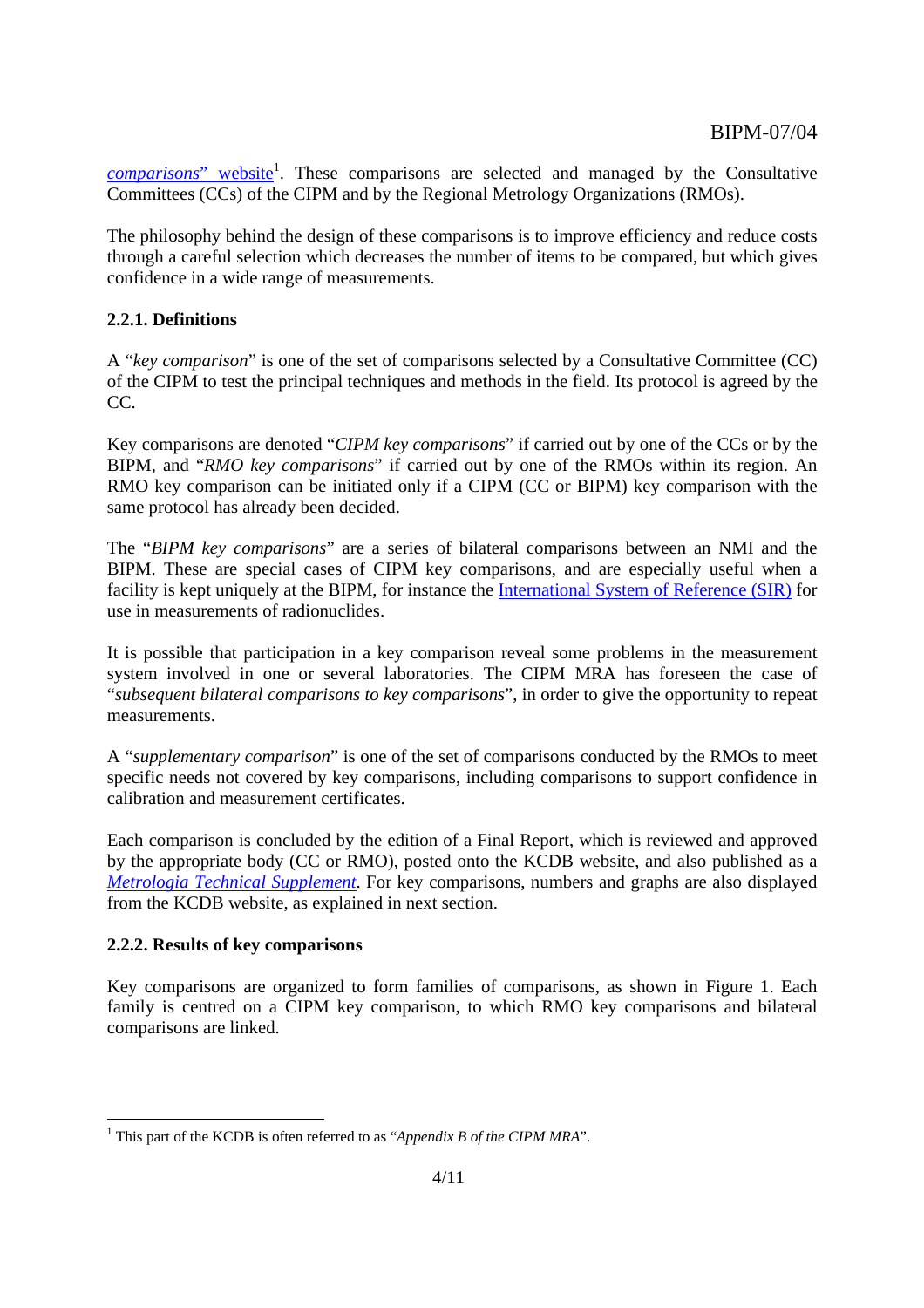

- Full circles: participants in CC key comparisons,
- Half full circles: participants in CIPM and RMO key comparisons,
- Empty circles: participants in RMO key comparisons only,
- Empty squares: participants in BIPM key comparisons,
- Crossed and hachured squares: participants in bilateral key comparisons

Figure 1. Organization of CIPM and RMO key comparisons.

Measurements obtained by laboratories participating in a CIPM key comparison are interpreted in terms of equivalence as foreseen in the text of [the Technical Supplement to the CIPM MRA. The](https://www.bipm.org/utils/en/pdf/mra_techsuppl2003.pdf) resulting numbers and graphs (often designated as "*results*") are inserted in the Final Report, and also displayed in the KCDB website. They are composed of:

- the key comparison reference value, deduced through a statistical analysis of the results;
- the degree of equivalence of each national measurement standard, expressed quantitatively by two terms: its deviation from the key comparison reference value and the uncertainty of this deviation, at a 95 % level of confidence; and
- the graph of equivalence, which is a graphical representation of the set of degrees of equivalence (the zero-axis represents the key comparison reference value).

The next step is the linkage between two key comparisons of the same family, and thus the expansion of the results of the CIPM key comparison. It can be established only if there is a common participation of one or more members in the CIPM key comparison and the equivalent RMO key comparison. The linkage does not modify the value and the uncertainty of the CIPM key comparison reference value, which remains unique and unaltered for the whole family. It simply extends the set of degrees of equivalence and the graph of equivalence in order to give evidence of the comparability between institutes that have only participated in one of the exercises. The expanded uncertainty included in their degrees of equivalence is, however, generally higher than if they had been compared directly. An example is given in Figure 2.



The PR-K3.b family (luminous responsivity)

- Diamonds: CCPR-K3.b participants,
- Triangle : one value amended after the CC key comparison,
- Circles: APMP.PR-K3.b participants,
- Squares: participants in two subsequent bilateral comparisons

Figure 2. An example of the extension of a graph of equivalence.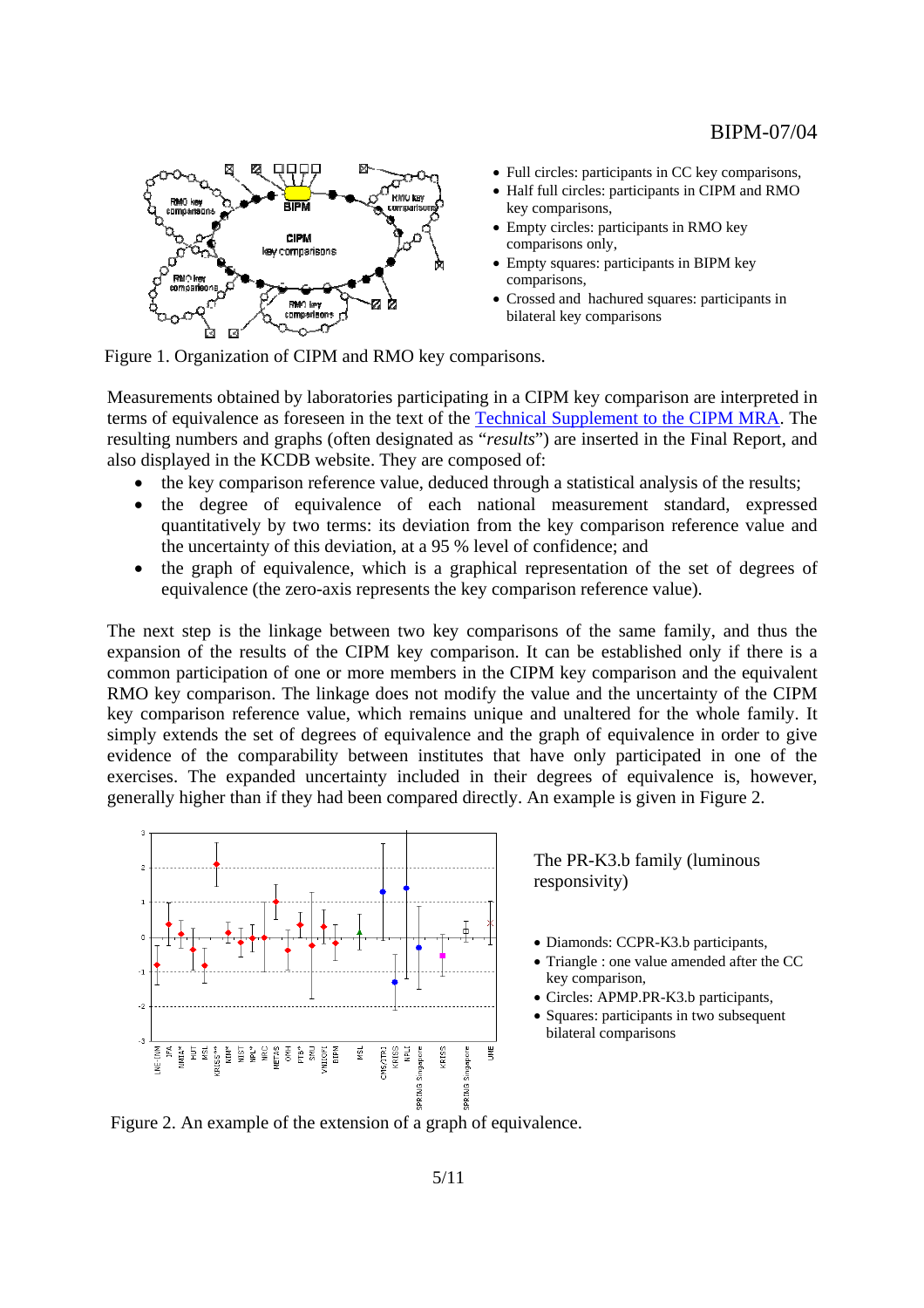## **2.2.3. Content of the database**

On 5 April 2007, 720 comparisons were registered in the KCDB, among which there were:

- 567 key comparisons (78 from the BIPM, 288 from the CCs, and 201 from RMOs), and
- 153 supplementary comparisons.

On the same date, results were interpreted in terms of equivalence for 254 key comparisons, leading to the publication in the KCDB of the corresponding Final Reports and of about 800 graphs of equivalence. 76 Final Reports of supplementary comparisons were also available.

## **2.2.4. Impact**

The interpretation of results in terms of equivalence requires that complete and documented uncertainty budgets are established by all of the participants. The output of the process is the elaboration of sets of degrees of equivalence, forming quantitative and objective information, which has been reviewed and approved. No attempt is given in the KCDB to judge the performance of any one participant relative to the others on a scale from "worst to best", but comparability between National Metrology Institutes (and Designated Institutes) is established on a solid footing, thus enhancing confidence at the highest level of metrological measurements. This comparability also constitutes a key item of information for the international approval of Calibration and Measurement Capabilities declared by NMIs.

## **2.3. Calibration and Measurement Capabilities (CMCs)**

A second database is maintained at the BIPM to keep the list of Calibration and Measurement Capabilities (CMCs) declared and accepted by the institutes participating in the CIPM MRA. The [corresponding information is made publicly available from the](http://kcdb.bipm.org/appendixC/default.asp) *"Calibration and Measurement Capabilities – CMCs*" website2 .

In the framework of the CIPM MRA, a Calibration and Measurement Capability (CMC) is defined as the ensemble of information given in a calibration or measurement certificate issued by a metrology institute. It corresponds to a service normally offered to all clients. A CMC is described by the measured quantity and its range, and is characterized by an uncertainty generally given at a 95 % level of confidence, together with the method or instrument used, the values of the influence parameters if any, and any other relevant information.

The CMC data registered in the KCDB are prepared by the institute, then peer-reviewed through intra- and inter-regional examination. They should be supported by information from some or all of the following sourc[es \[Document JCRB-14/06\(2a\)\]:](https://www.bipm.org/utils/common/documents/jcrb/AppC_criteria.pdf) 

- results of key and supplementary comparisons,
- documented results of past CC, RMO or other comparisons (including bilateral).
- knowledge of technical activities by other NMIs, including publications,
- on-site peer-assessment reports,
- active participation in RMO projects, and

<sup>&</sup>lt;sup>2</sup> This part of the KCDB is often referred to as "*Appendix C of the CIPM MRA*".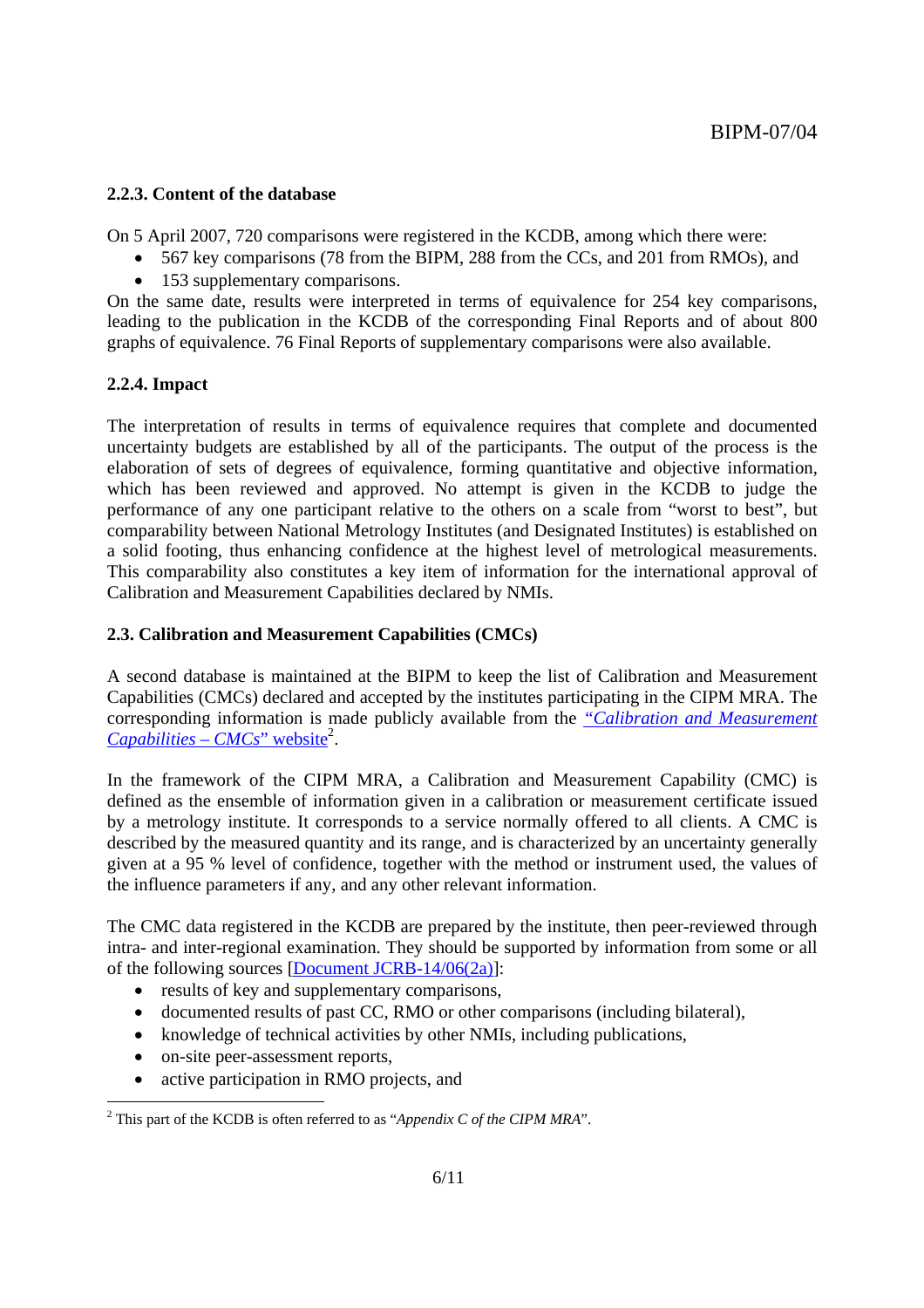• any other available knowledge or experience.

At the end of the review, they are approved by the Joint Committee of the RMOs and the BIPM [\(JCRB\) for p](https://www.bipm.org/en/committees/jc/jcrb/)ublication in the KCDB. In addition, since July 2005, all CMCs displayed by the KCDB website have been covered by an appropriate Quality System, approved by the RMO of the declaring institute. The consequence of this process is the international recognition by all participants in the CIPM MRA of the measurement and calibration services listed by each institute in the KCDB.

#### **2.3.1. Content of the database**

On 5 April 2007, the database contained some 19300 CMCs, among which about 3700 cover the field of Chemistry, 3400 the field of Ionizing Radiation, and 6000 the field of Electricity and Magnetism. This number is expected to increase since some metrology areas are not yet fully covered, especially Time and Thermometry. Figure 3 gives an overview of the number of CMCs recorded in the KCDB over the last five years. Detailed stat[istics on the number of CMCs](https://www.bipm.org/utils/common/pdf/KCDB_CMCs.pdf)  approved per country and per metrology area are available from the KCDB statistics web page.

The effective number of uncertainty values published is estimated to be over 35000, as a consequence of the implementation of "*uncertainty tables*", which may be used to describe the range of uncertainty values that characterizes one given CMC. The column and row headings of the table contain the values taken by two physical quantities (or influence parameters) involved in the CMC. This facility, which makes it possible to deliver much more precise information, is extensively used in the field of Electricity.



Note : More than 800 CMCs were deleted from the KCDB in the period July – September 2005, because they were not covered by an approved QS. About 60 % of these were re-instated in the KCDB in April 2007.

Figure 3. Number of CMCs registered in the KCDB: evolution over the last five years.

#### **2.3.2. Impact**

The impact of the formal approval of information about CMCs can be summarized as follows:

- The NMI certificates supported by CMCs published in the KCDB are accepted worldwide by all participants at whatever accuracy is stated in the KCDB.
- Th[e Calibration certificate statement of e](https://www.bipm.org/utils/common/documents/jcrb/certificate_statement.pdf)quivalence and th[e CIPM MRA Logo can](https://www.bipm.org/utils/en/pdf/Guide_to_CIPM_MRA_Logo.pdf) be included in the certificate (see Figure 4 below).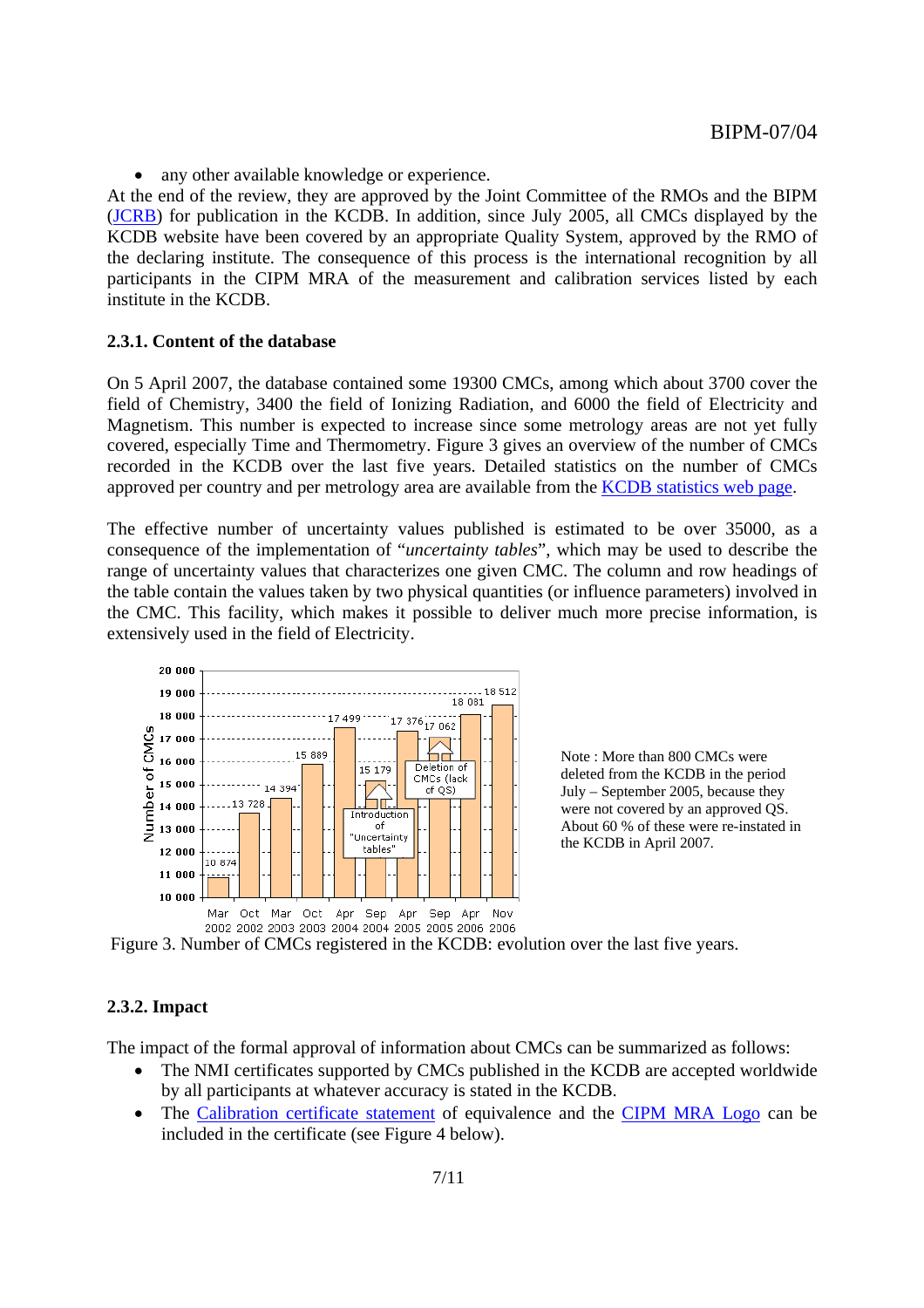- Commercial and industrial companies can use the services of any signatory if they need a calibration<sup>3</sup>. This certificate will be accepted by all other signatories.
- The KCDB CMCs website is a tool that is useful for regulatory and accreditation bodies when they need to have information on uncertainty and traceability.

Calibration certificate statement

"This certificate is consistent with the capabilities that are included in Appendix C of the MRA drawn up by the CIPM. Under the CIPM MRA, all participating institutes recognize the validity of each other's calibration and measurement certificates for the quantities, ranges and measurement uncertainties specified in Appendix C."



Figure 4. The CIPM MRA Calibration certificate statement and the CIPM MRA  $\text{Logo}^4$ .

## **3. Searching the BIPM key comparison database**

Th[e KCDB home page giv](http://kcdb.bipm.org/default.asp)es access to both of the websites on "*Key and supplementary comparisons*", and on "*Calibration and Measurement Capabilities – CMCs*", as shown on Figure 5, and also to a number of useful links, including statistics, FAQs, a glossary, and the KCDB Newsletters page.



Figure 5: The BIPM KCDB home page.

From October 1999 to March 2007, information was made available through directed search facilities allowing users to choose among a list of items or by downloading .pdf files. Some users, however, commented that searching information from the database of CMCs is sometimes difficult: one has first to select a metrology area, and then to choose from items presented under the format chosen for the Classification of Services drawn up for this metrology area. These items may be instruments, such as in dimensional metrology, or quantities, such as in electricity. This can be confusing and leads the visitor to simply download one or another global .pdf file from among those proposed, without using the search engine that would have delivered a welltargeted answer.

 $3$  An example on how the CIPM MRA assists international trade is given in the  $KCDB$  Newsletter No 6 from the experience of Dr Gun Woong Bahng, KRISS, Kor[ea: "The CIPM MRA saved DSME up to \\$ 10 million".](http://kcdb.bipm.org/NL/06/DSME_case_study.pdf) 

<sup>&</sup>lt;sup>4</sup> In April 2007 there we[re 55 laboratories authorized to us](https://www.bipm.org/en/cipm-mra/logo/authorized_users.html)e the CIPM MRA Logo in the measurement and calibration certificates of their services listed in the KCDB. Others who want to use it can do so by application to the BIPM.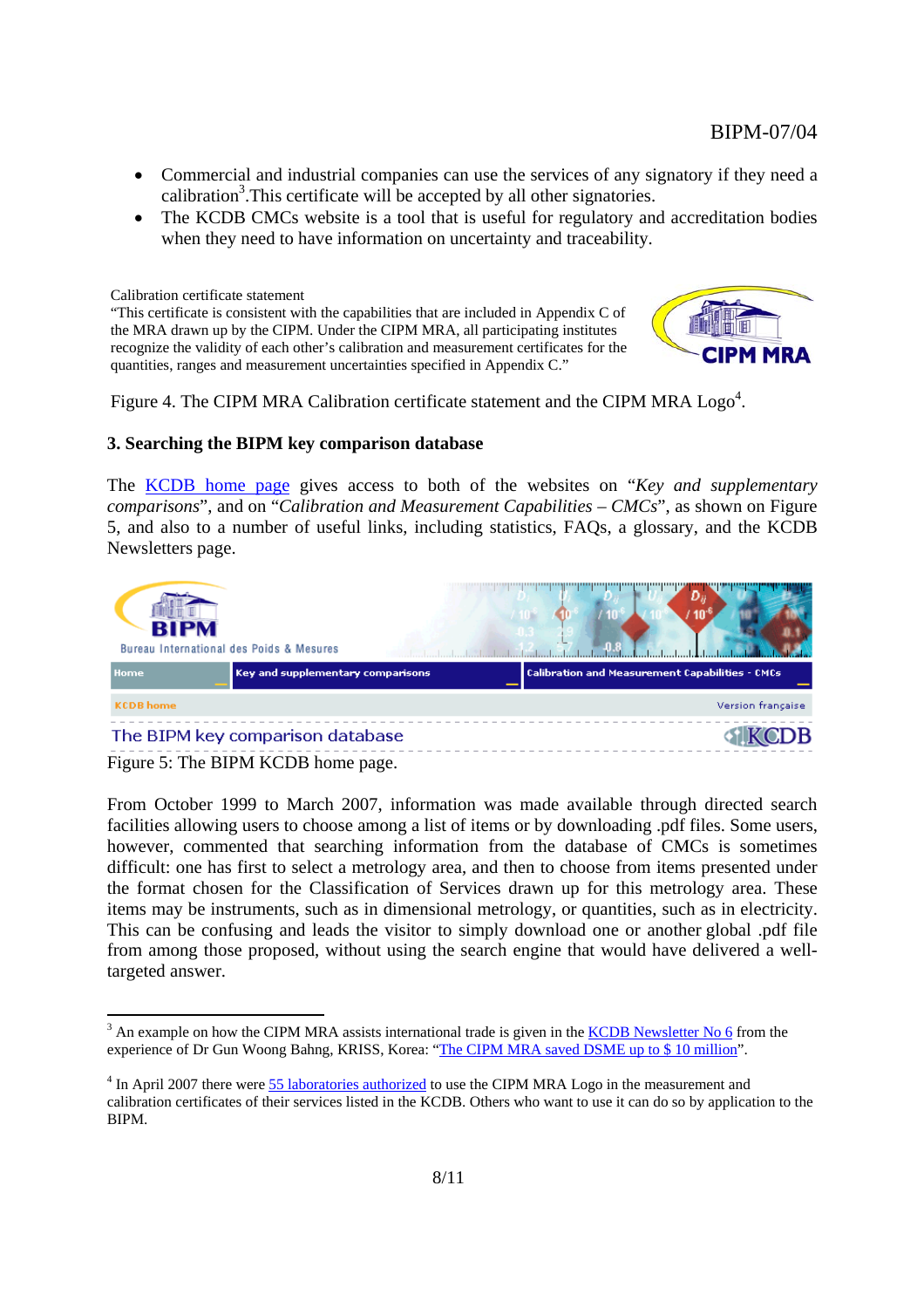To overcome this difficulty, and also to increase the visibility of the BIPM web system, a group composed of three BIPM staff - the Webmaster, the IT Manager and the KCDB Coordinator, studied the advantages of implementing a search facility that would be able to interpret a textbased inquiry. Several such search engines, all commercially available, were compared and the BIPM purchased new software in December 2005. Our new search engine was implemented on the KCDB and publicly launched on 6 March 2007. It takes the form of free-text boxes, into which the user types words, available from the websites which contain the information on comparisons and the CMCs. The previous directed search facilities are also maintained for sake of continuity.

The BIPM search engine is also implemented on the main BIPM website. It offers a search across the websites of all institutes participating in the CIPM MRA and a number of databases [maintained at the BIPM, so promoting the BIPM website as the world's reference portal for](http://search.bipm.org/bipm/en/)  metrology.

The BIPM search engine is a powerful tool with the advantages of full-text searching, and dynamically generated tables of contents based on each search results page, to allow an easy means of refining the search query, as shown in Figure 6.

| Y CHEMICAL MATERIAL<br>acidic solution (1)<br>ھا<br>estuarine water (1)<br>fresh water (3)<br>natural fresh water (1)<br>river water (1)<br>sea water (1)<br>synthetic aqueous solution<br>(1) |                                                                                                                                                                                                                            | Matrix or material Analyte or component | Dissemination range of measurement capability |                                                               |  |
|------------------------------------------------------------------------------------------------------------------------------------------------------------------------------------------------|----------------------------------------------------------------------------------------------------------------------------------------------------------------------------------------------------------------------------|-----------------------------------------|-----------------------------------------------|---------------------------------------------------------------|--|
|                                                                                                                                                                                                |                                                                                                                                                                                                                            |                                         | Mass fraction in<br>ng/g                      | Relative expanded<br>uncertainty<br>$(k = 2, 95\%)$ in %      |  |
|                                                                                                                                                                                                | fresh water                                                                                                                                                                                                                | copper                                  | 5 to 1000                                     | $0.7$ to $2$                                                  |  |
|                                                                                                                                                                                                | Mechanism(s) for measurement service delivery: Calibration<br>Uncertainty convention 1.<br>Internal NMI service identifier: LGC/Inorg-003b                                                                                 |                                         |                                               |                                                               |  |
| France, LNE (Laboratoire national de métrologie et d'essais)<br>Complete CMCs in Chemistry for Water for France (JPDF file)<br>Y CHEMICAL ANALYTE                                              |                                                                                                                                                                                                                            |                                         |                                               |                                                               |  |
| copper (9)                                                                                                                                                                                     | Matrix or<br>material                                                                                                                                                                                                      |                                         |                                               | Dissemination range of measurement capability                 |  |
|                                                                                                                                                                                                |                                                                                                                                                                                                                            | Analyte or<br>component                 | Mass fraction in<br>µg/kg                     | Relative expanded<br>uncertainty<br>$(k = 2, 95\%)$ in %      |  |
| $\mathbf{N}$ GEOGRAPHIC                                                                                                                                                                        | fresh water                                                                                                                                                                                                                | copper                                  | 1 to 1000                                     | 5 to 2                                                        |  |
| LOCATION<br>$\mathbb{R}$ SIM (4)<br>Canada (2)<br>United States (1)<br>Mexico (1)<br>EUROMET <sub>(4)</sub>                                                                                    | Mechanism(s) for measurement service delivery: Calibration.<br>Uncertainty convention 2.<br>Internal NMI service identifier: LNE/CMI-37-102-2<br>European Union, IRMM (Institute for Reference Materials and Measurements) |                                         |                                               |                                                               |  |
| United Kingdom (2)                                                                                                                                                                             | Complete CMCs in Chemistry for Water for European Union (JPDF file)                                                                                                                                                        |                                         |                                               |                                                               |  |
| France(1)<br>European Union (1)<br><b>B</b> APMP (1)<br>Japan (1)                                                                                                                              | Matrix or<br>material                                                                                                                                                                                                      | Analyte or<br>component                 | Dissemination range of measurement capability |                                                               |  |
|                                                                                                                                                                                                |                                                                                                                                                                                                                            |                                         | Amount-of-substance content in<br>mmol/kg     | Relative expanded<br>uncertainty<br>$(l_2 = 2 - 0.59L)$ in 9. |  |

Figure 6: Results of the query "copper in water" entered in the free-text box implemented on the KCDB CMCs website. The right part of the screen displays some of the relevant CMCs. A number of contextual links are provided on the left and can be used to refine the search by geographic location of the declaring NMI, and by chemical material.

In the following we show some characteristics of the new BIPM search engine through a number of illustrative examples which the reader is encouraged to experience.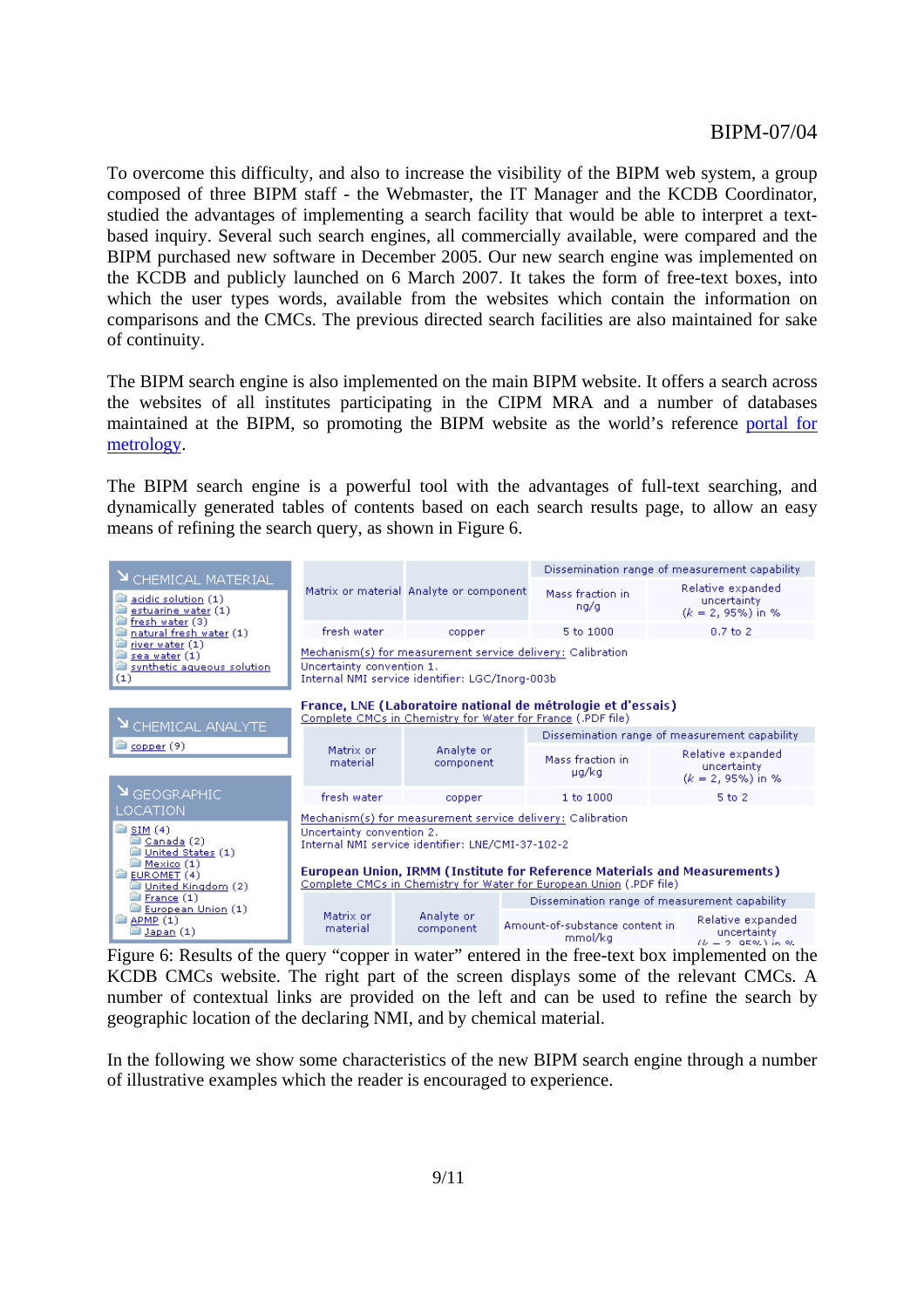#### **3.1. Relevance of the results**

The search engine parameters are chosen so the answers are all appropriate (minimization of the noise) and no appropriate answers are missing (minimization of gaps in the information). For instance, the query '**AC-DC**' 5 in the database of CMCs returns about 1000 answers, all relevant to AC-DC voltage and current transfer at all frequencies.

## **3.2. Refining results**

The links generated dynamically on the left of the screen can be used to refine the search by selecting or deleting one or several item(s) among the proposed lists. It is always possible to come back to the previous screen by clicking again on the same link. In the example '**AC-DC**', it is possible to choose an RMO or an NMI, and measurements at radio-frequencies for instance. Note that this type of surfing requires only a few clicks, and no *a-priori* knowledge.

#### **3.3. Finding comparisons corresponding to a specified theme**

It is now possible to search for comparisons involving a specified theme: '**natural gas**' for instance returns key and supplementary comparisons in Chemistry and Fluid Flow.

### **3.4. Making statistics**

Any type of statistics based on numbers of CMCs or on comparisons corresponding to specified properties is now facilitated. For instance, searching for '**key**' and refining by selecting the statuses '**Report in progress**' and '**Measurements completed**' returns those key comparisons that are about to be finished. Another example may be '**Electricity and Magnetism United States**' which would return all CMCs declared by that country and relevant to that metrology area.

#### **3.5. Approximation, exact wording search**

An approximation of two letters on the entry is allowed. It follows that the plural is automatically taken into account: the queries '**flowmeter**' and '**flowmeters**' are thus equivalent. Exact wording search is possible by using quotes: the queries "**WNIIM"** and "**WNIIMS**" (two Russian metrology institutes) are not equivalent.

#### **3.6. Vocabulary, use of acronyms**

A vocabulary is implemented on the search engine, which makes it possible to find information relevant to synonyms of the entry. It is intended to be especially useful when acronyms are searched: for instance '**DVM**' for digital voltmeters.

 <sup>5</sup> Note that if the entry includes a slash  $(2)$ , the search engine understands it as a separator and considers only the first part of the entry. It would thus dramatically truncate the answer. The use of a slash is thus not recommended. The search engine is set up on the KCDB website in such a way that the sign "-" and the hyphen are understood as the word "and".